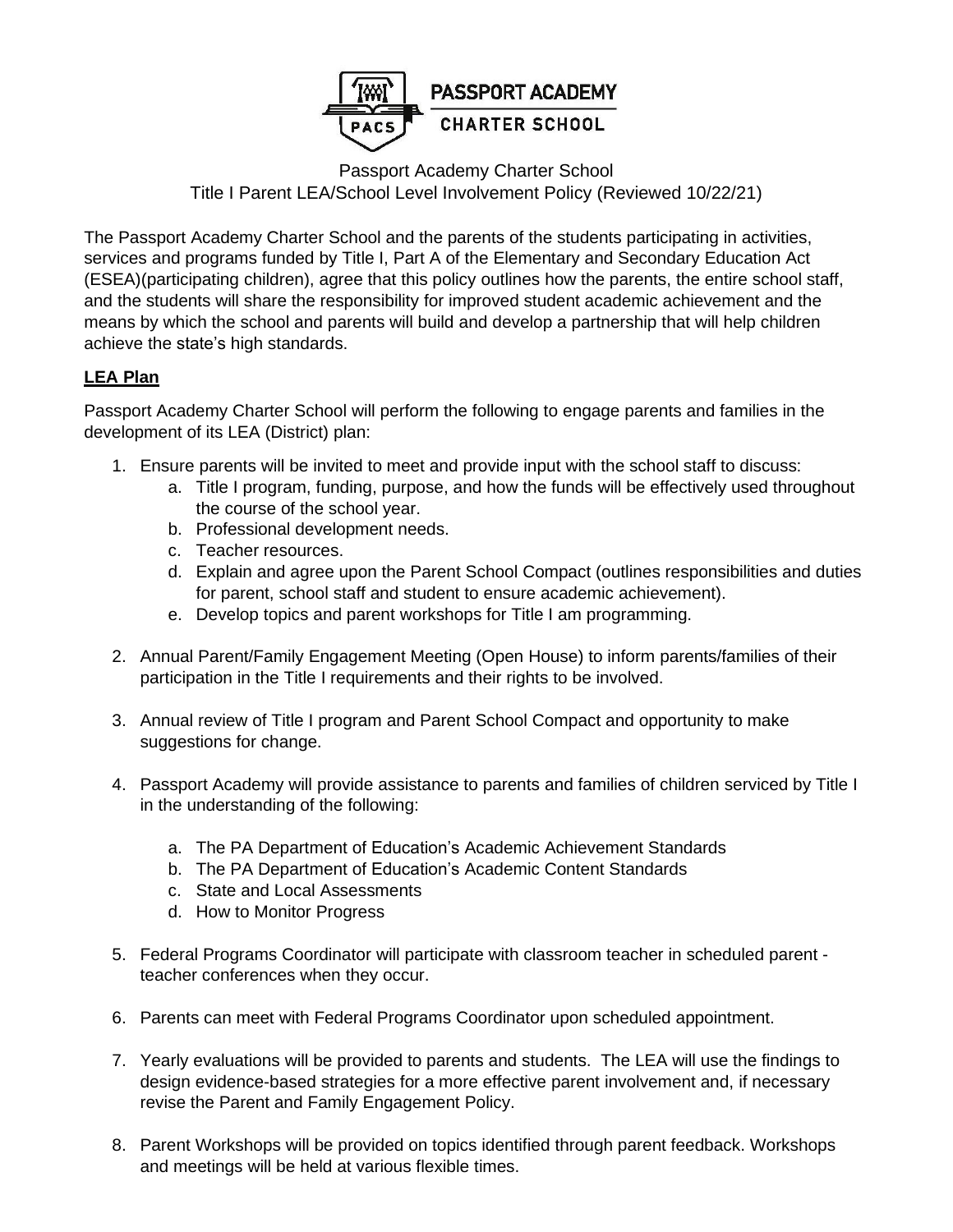- 9. Parents may request suggestions for ways to help their child at home.
- 10. Title I Program plans and evaluations are addressed through faculty/parent meetings.
- 11. Parent involvement activities may take place outside the schools, in places convenient for parents, such as the local library or Hill House Association. Efforts will be made to the extend feasible and appropriate to coordinate and integrate parent involvement programs with other Federal, State, and local programs.
- 12. Every attempt will be made to eliminate barriers (such as disabilities, limited English proficiency, or limited literacy) to full participation by parents.
- 13. The parent involvement program will develop and promote coordination between the school district and other community programs in the City of Pittsburgh.
- 14. Parents are encouraged to utilize the SPAC website [https://www.spac.k12.pa.us/parent-and](https://www.spac.k12.pa.us/parent-and-family-engagement)[family-engagement](https://www.spac.k12.pa.us/parent-and-family-engagement) as an additional resource.
- 15. The parent involvement program will be a coordinated effort of the entire school staff.
- 16. Parents of children in Title I schools may request and receive timely information regarding the professional qualifications of their child's classroom teachers.

## **SCHOOL LEVEL PLAN**

Passport Academy is a charter school with only one building, thus many of the items in the school level plan are the same as the LEA plan above.

- 1. Ensure parents will be invited to meet at a convenient time and provide input with the school staff to discuss:
	- a. Title I program, funding, purpose, and how the funds will be effectively used throughout the course of the school year.
	- b. Professional development Needs.
	- c. Teacher resources.
	- d. Explain and agree upon the Parent School Compact (outlines responsibilities and duties for parent, school staff and student to ensure academic achievement).
	- e. Develop topics and parent workshops for Title I programming.
- 2. Annual Parent/Family Engagement Meeting (Open House) to inform parents/families of their participation in the Title I requirements and their rights to be involved.
- 3. Annual review of Title I program and Parent School Compact and opportunity to make suggestions for change.
- 4. Passport Academy will provide assistance to parents and families of children serviced by Title I in the understanding of the following:
	- a. The PA Department of Education's Academic Achievement Standards